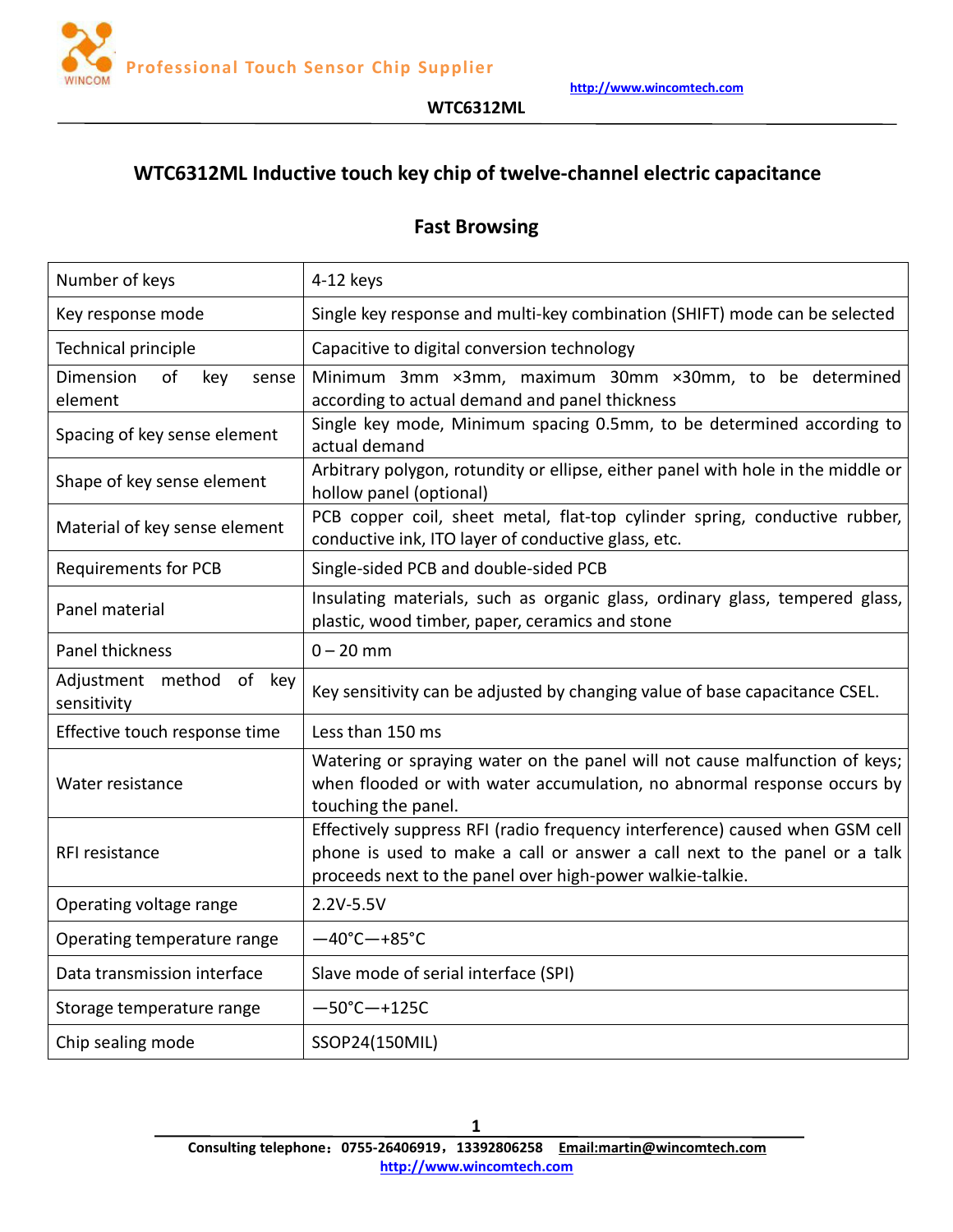

**WTC6312ML** 

# **Table of Contents**

| 9.1The peripheral circuit of the multi-key combination (SHIFT) mode and the matters needing attention 10 |  |
|----------------------------------------------------------------------------------------------------------|--|
| 9.2 The data format and transport protocol of the multi-key combination (SHIFT) mode11                   |  |
|                                                                                                          |  |
| 10.1 The peripheral circuit of the single key work and the matters needing attention11                   |  |
|                                                                                                          |  |
|                                                                                                          |  |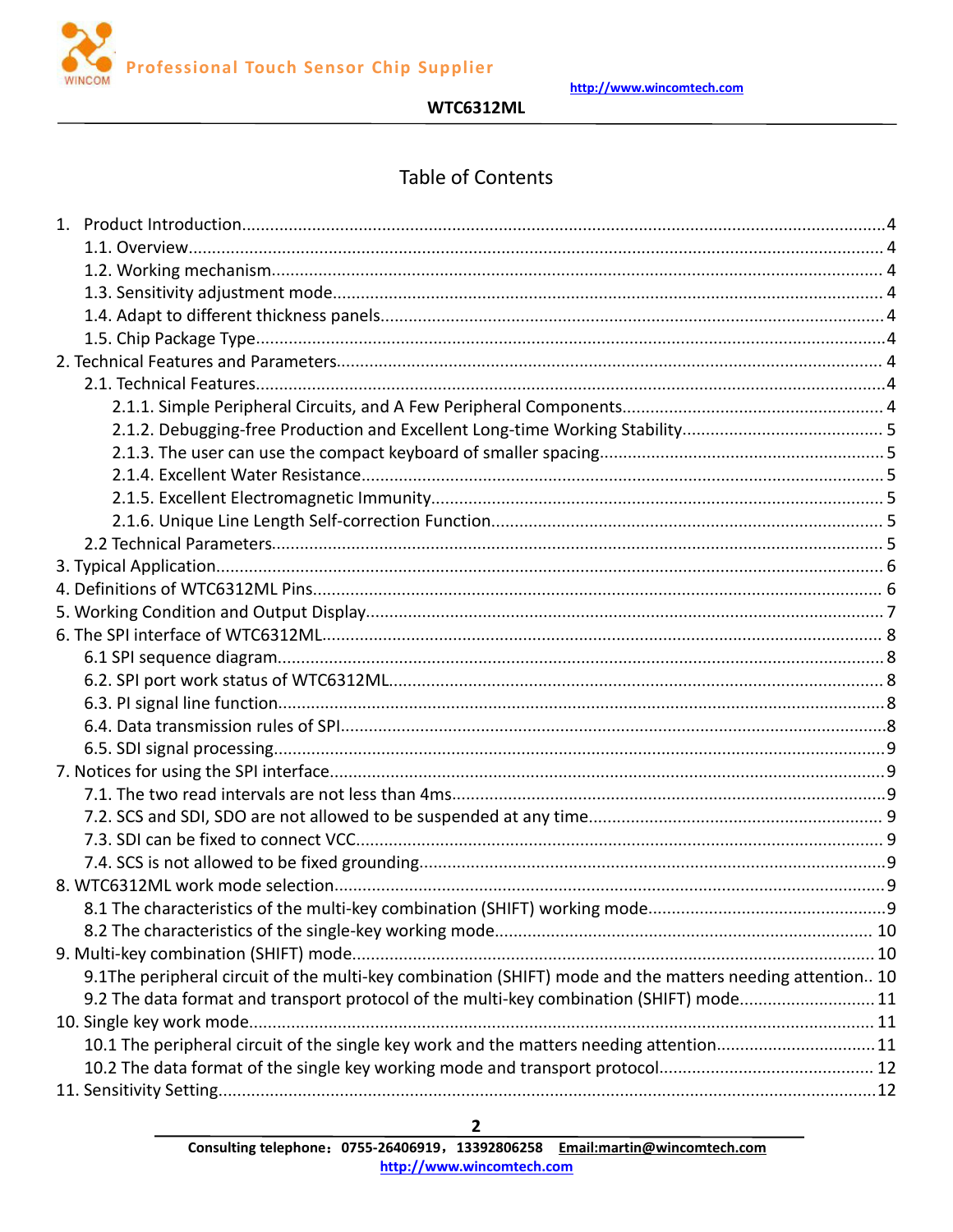

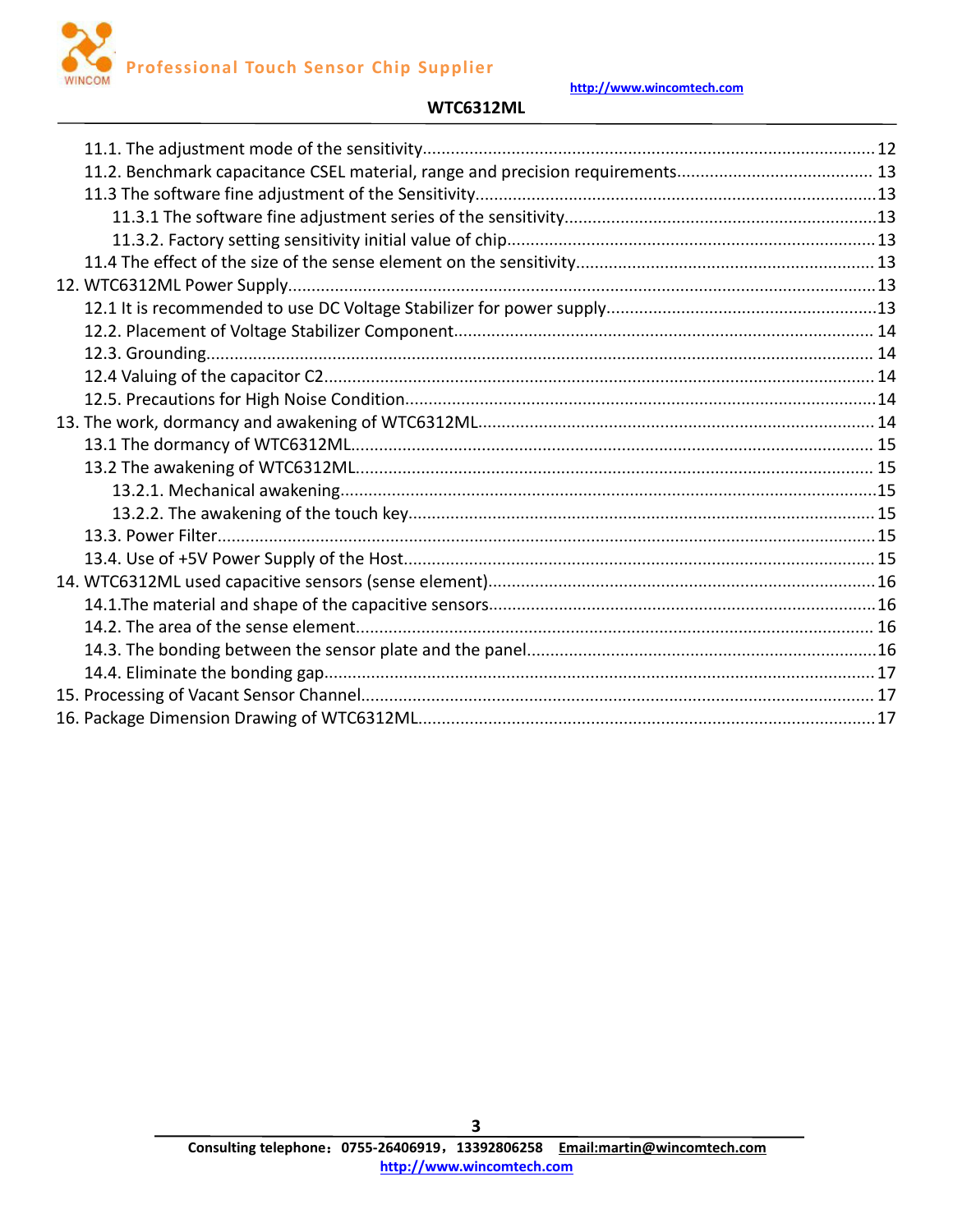

# **WTC6312ML Inductive touch key chip oftwelve-channel electric capacitance Specification** (**V1.4**)

**WTC6312ML**

#### <span id="page-3-1"></span><span id="page-3-0"></span>**1. Product Introduction**

#### **1.1. Overview**

WTC6312ML series touch sensing IC is an integrated circuit designed to achieve human touch interface. It can replace the mechanical light touch key to realize waterproof and dustproof, seal isolation, with strong and artistic operation interface.The very low standby power consumption of it can meet the requirements of reliability and low power consumption of the protection equipment of the safe box password lock and other battery power supply. A WTC6312ML can achieve 4 to 12 independent keys. The user can use it flexibly according to the needs.

#### **1.2. Working mechanism**

WTC6312ML uses the change of capacitance on the 16 bit high precision of CDC (digital capacitance transducer) IC detection sense element (capacitance sensor) to identify the touch action of the human finger. The data of CDC output is processing by the embedded RISC CPU with efficient and reliable algorithms. The user can read the key state of the touch key through the SPI interface.

#### **1.3. Sensitivity adjustment mode**

It is only needed to adjust one capacitor Csel that can change the sensitivity of all channels, with less peripheral component, and high production efficiency.

#### **1.4. Adapt to different thickness panels**

Through selecting the appropriate Csel capacitance value, appropriately adjusting the sense element can make WTC6312ML to adapt the insulation panel of the different thickness of 0-20mm.

#### **1.5. Chip Package Type**

WTC6312ML is packaged with standard 24PIN SSOP24A(150mil).

#### **2. Technical Features and Parameters**

#### **2.1. Technical Features**

#### **2.1.1. Simple Peripheral Circuits, and A Few Peripheral Components**

With independently designed special test circuit, self-calibration circuit and RISC processor integrated inside the IC, there are a few peripheral components.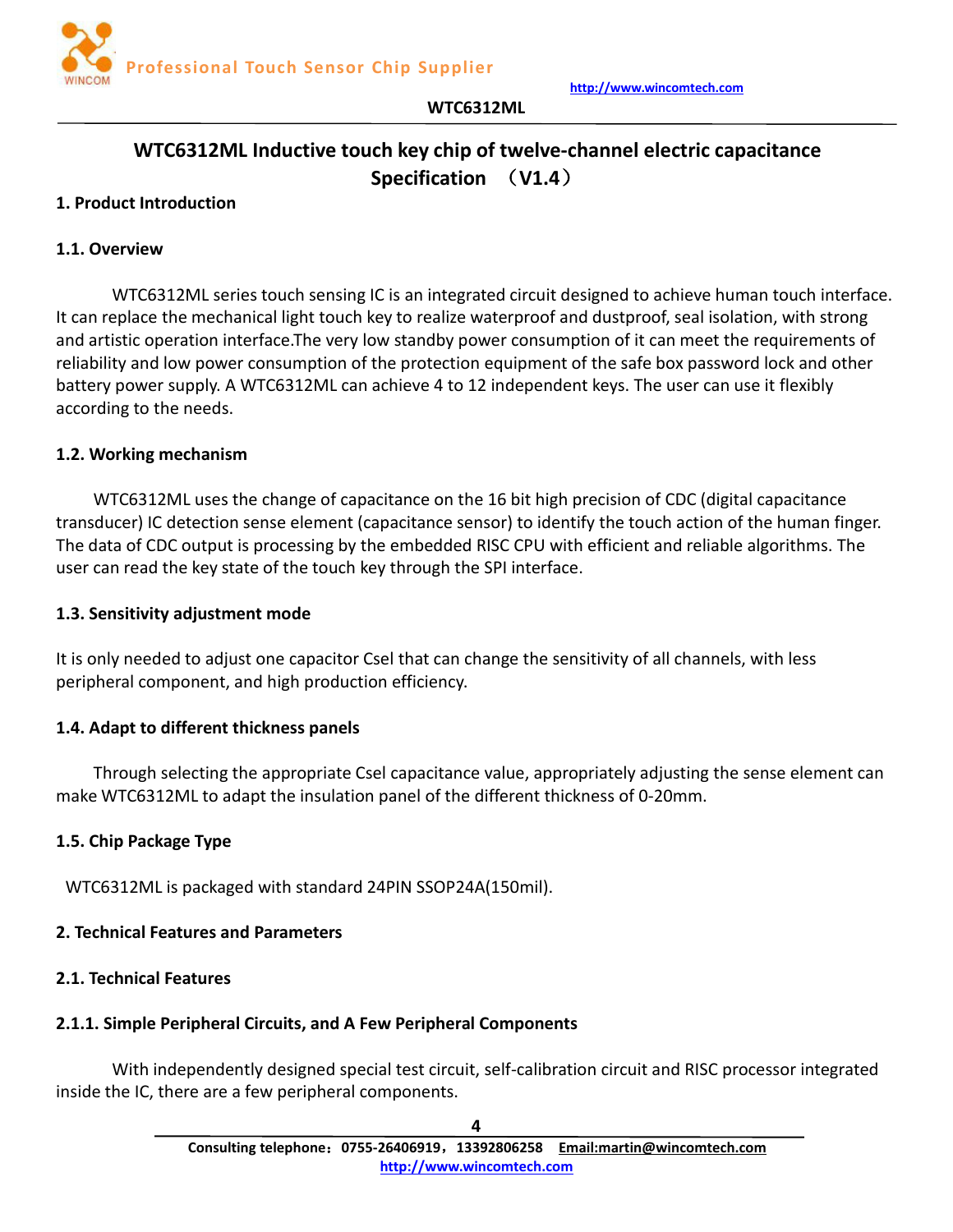

#### <span id="page-4-0"></span>**2.1.2. Debugging-free Production and Excellent Long-time Working Stability**

Calibration is not necessary for the system after the set value for capacitor Csel of sensitivity is determined. The system can automatically overcome the interference caused by electrostatic discharge, electromagnetic interference, temperature variation and accumulation of moisture and pollutants on the surface, and provide good precision and operation consistency in various environments, so the product can suffer long-distance transportation and be used in various environments. The unique compensation algorithm and high-strength anti-interference design can guarantee no occurrence of malfunction during long-time work of the product.

#### **2.1.3. The user can use the compact keyboard of smaller spacing**

The adjacent key suppression function can prevent the adjacent keys from the faulty action. That is when the same finger touches two or more than two keys, only the finger occupies the key which the area is largest that can make the response, and the key which the relatively small area is occupied by finger is suppressed and not making the response. If the finger occupies two or more than two keys at the same area, these keys do not make the response. The minimum clearance of the key can reach 0.5mm

#### **2.1.4. Excellent Water Resistance**

The special waterproof design is used for it. The keyboard not only can be splash proof, flood water proof, but also can be normal use after completely flooded, is different from the general induction at present which when the splashing water, flood water of key panel, it is easily getting false action and is unresponsive after waterlogging, or is occurring false action after pressing it by finger.

# **2.1.5. Excellent Electromagnetic Immunity**

When applying to home apparatuses and ordinary application products, the user may get good immunity to radio frequency signals by using single-sided PCB, and easily resist the interference of most of radio frequency sources including GSM cell phone to the sensitive keys.

When applying to military and other special situations, it is suggested that double-sided PCB should be designed according to the layout requirements provided by us.

# **2.1.6. Unique Line Length Self-correction Function**

It is common for the current similar products on the market that, the sensitivity largely differs according to the length of line from sensing key to IC pin. Our original line length self-correction technology can automatically correct such difference. The user can obtain almost uniform sensitivity for all keys of the whole sense element without complex adjustment.

# **2.2 Technical Parameters**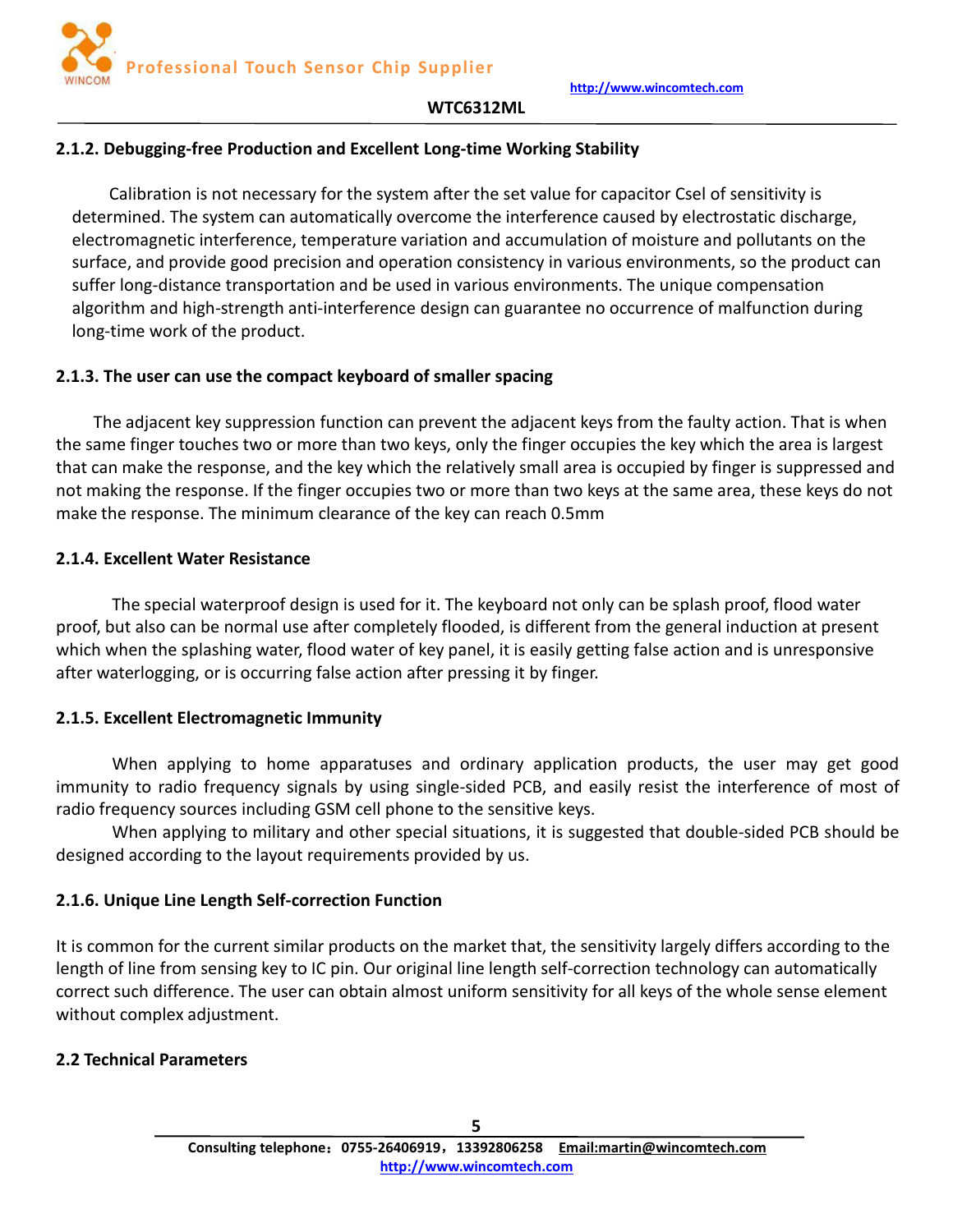

**WTC6312ML**

<span id="page-5-0"></span>Operating voltage: 2.2V<Vcc<5.5V Output voltage range: GND<Vout<Vcc Sensing thickness (insulating medium): 0-20mm Response time of effective touch: Less than 150ms Operating temperature: -40°C—+85°C Storage temperature: -50°C—+125°C

# **3. Typical Application**

Be applicable to various kitchen apparatuses, audio and video devices, air conditioners, sanitary electrical apparatuses, lights and switches, security equipment, instruments, portable player, mobile phones, electronic toys and learning machines.

#### **4. Definitions of WTC6312ML Pins**





Table 1: The definitions of WTC6312ML pins

| Pin No. | <b>Pin Name</b> | <b>Usage</b> | <b>Function Description</b>                       |
|---------|-----------------|--------------|---------------------------------------------------|
|         | SW7             |              | Sense element of key 7                            |
| 2       | SW <sub>6</sub> |              | Sense element of key 6                            |
| 3       | SW <sub>5</sub> |              | Sense element of key 5                            |
| 4       | SW4             |              | Sense element of key 4                            |
| 5       | SW <sub>3</sub> |              | Sense element of key 3                            |
| 6       | SW <sub>2</sub> |              | Sense element of key 2                            |
| 7       | SW <sub>1</sub> |              | Sense element of key 1                            |
| 8       | SW <sub>0</sub> |              | Sense element of key 0                            |
| 9       | <b>CSEL</b>     |              | Capacitor interface for adjusting the sensitivity |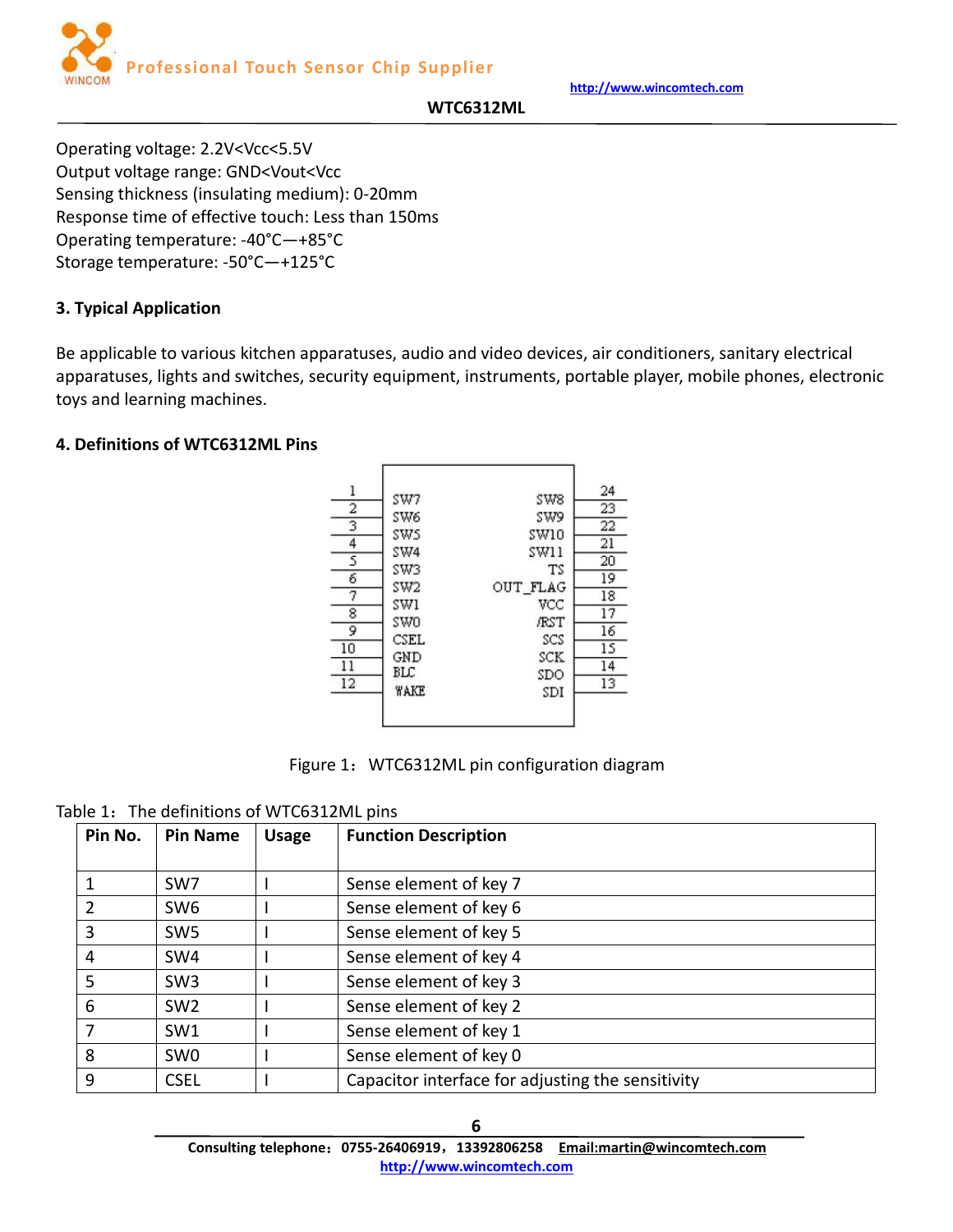

# <span id="page-6-0"></span>10 | GND | I | Power ground 11 BLC  $\overline{O}$  The backlight control can also be used to indicate the working state of the chip. When it is low electrical level, it indicates that the chip is in the normal working condition, and when it is high electrical level, it indicates that the chip has entered into the dormant state. At this time, the working current of the chip can be reduced to below 10uA 12 WAKE I The external connection of the chip awakens the pin. After the chip enters the dormancy and when the foot has a change from high electrical level to low electrical level, it can immediately awaken the chip. (The interior of WAKE foot has about 30K of the upper pulling resistance). 13 SDI I Data input line of the chip SPI interface 14 SDO O The data output line of the chip SPI interface 15 SCK I The clock input line of the chip SPI interface 16 SCS I The chip selection enabled line of the Chip SPI interface 17 | /RST | I | Chip reset pin 18 | VCC | I | positive power supply output 19  $\Box$  OUT FLAG  $\Box$  O  $\Box$  Key status indicator: when there is key pressed, it is the low level signal. And when all the keys are flicked, it restores to be high level  $20$  TS I T When the selection foot of the work mode: connects VCC, the single key working mode is selected, and when it connects to GND, the multi-key combination (SHIFT) mode is selected. 21 SW8 | I Sense element of key 8 22 SW9 | I Sense element of key 9 23 | SW10 | I | Sense element of key 10 24 | SW11 | I | Sense element of key 11

#### **WTC6312ML**

# **5. Working Condition and Output Display**

**Instruction of the work state**: After the chip firstly enters into the normal working mode, BLC outputs the low level, at this time, under the situation of the larger 3V power supply of the powerconsumption current, the output is low level, and the typical power consumption is 1mA. And when under the situation that the induction key is no any touch, the chip will automatically enter into the power saving mode after 10 seconds, and the BLC will output the low level, at this time, the typical power consumption of the power consumption current 3V power supply of the chip is reduced to 10uA

When the chip is working properly, there is effective touch on the key occurred which will enter into the timer of the power-saving mode to reset, and start 10 seconds timing again.

There are two ways to awaken the chip from the power-saving mode to enter into the normal working mode.

1:When in the power-saving mode, the level variation from high to low can be generated on the WAKE foot of the chip, which can be generated by a mechanical key or by the master MCU of the user

2:When in the power saving mode, touching a touch key keeping without releasing for a period of time (< 400mS) can awaken the chip into the normal working mode.

If touching several touch keys at the same time, it can shorten the holding time of the key needed by awakening chip.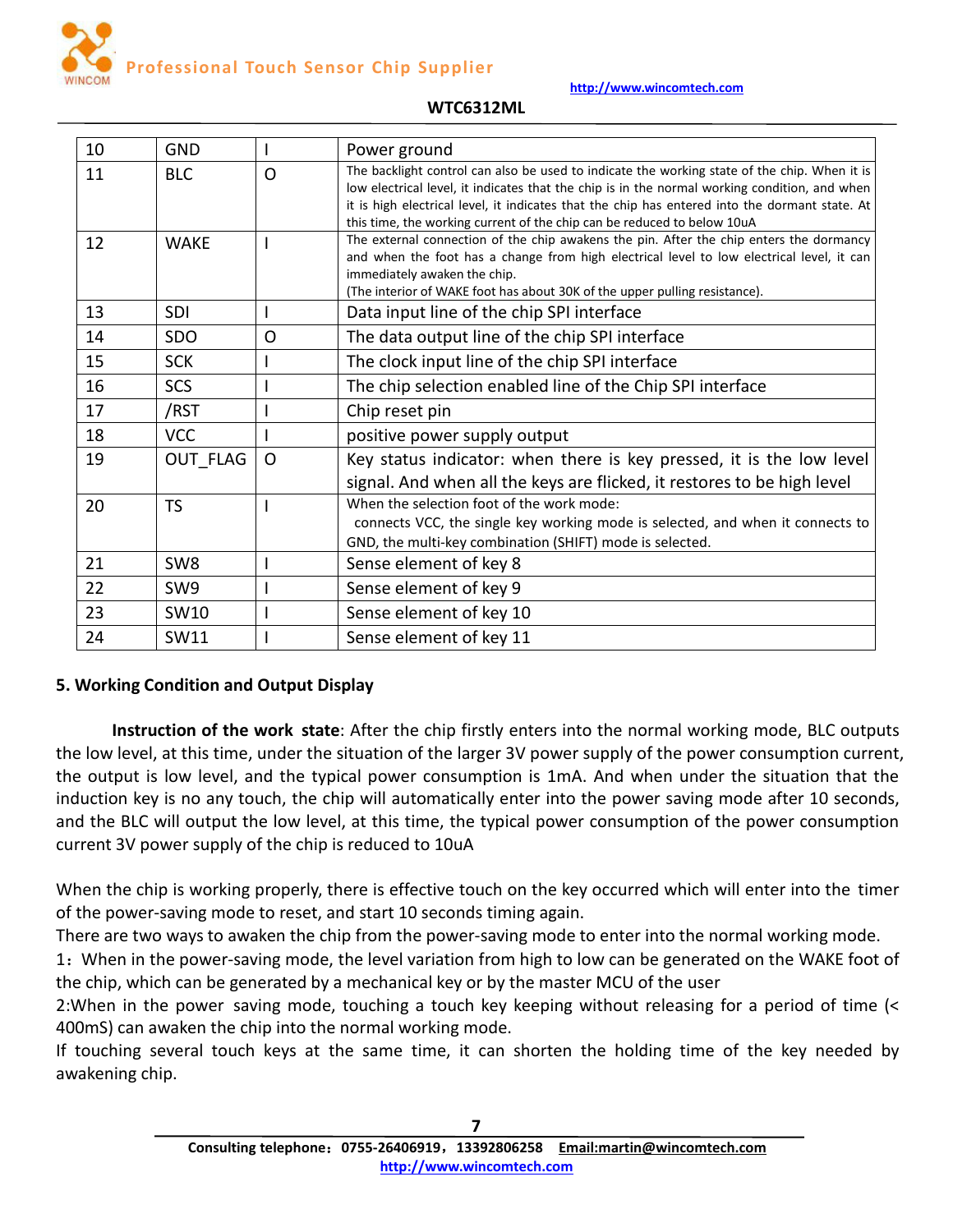**http://www.wincomtech.com**



#### **WTC6312ML**

<span id="page-7-0"></span>Output instructions:

When the effective touch on the sense element occurred is detected, the foot of OUT\_ FLAG of WTC6312ML within 150ms will output the level signal. The customer can use this signal to realize the key awakening function

Under the situation of the shift mode, only all fingers have left the touch key OUT\_ FLAG, the foot can restore to the high level.

The user program can read the key value of the key through the SPI interface after detecting the out\_flag foot as low level.

#### **6. The SPI interface of WTC6312ML**

#### **6.1 SPI sequence diagram**

The SPI time sequence diagram is shown in figure 4:



Figure 4: Sequence diagram of the SPI interface of WTC6312ML

# **6.2. SPI port work status of WTC6312ML**

The working subordinate machine state of SPI port of WTC6312ML

# **6.3. PI signal line function**

SCS is the enable signal of chip selection of SPI port, is set by the user MCU. The SPI port does not work when  $SCS = 1$ . SPI port function is opened when  $SCS = 0$ .

SCK is the clock signal of SPI port, generated by user MCU. The initial electrical level should be high.

SDO is the SPI data output signal of WTC6312ML, and the user MCU reads the status of SDO to obtain key data.

SDI is the SPI data input signal of WTC6312ML, and the user MCU can set the sensitivity of the touch key with software by setting SDI. Please be sure to set the SDI to be high level when not in use.

# **6.4. Data transmission rules of SPI**

The data of SPI is transmitted beginning from the highest level.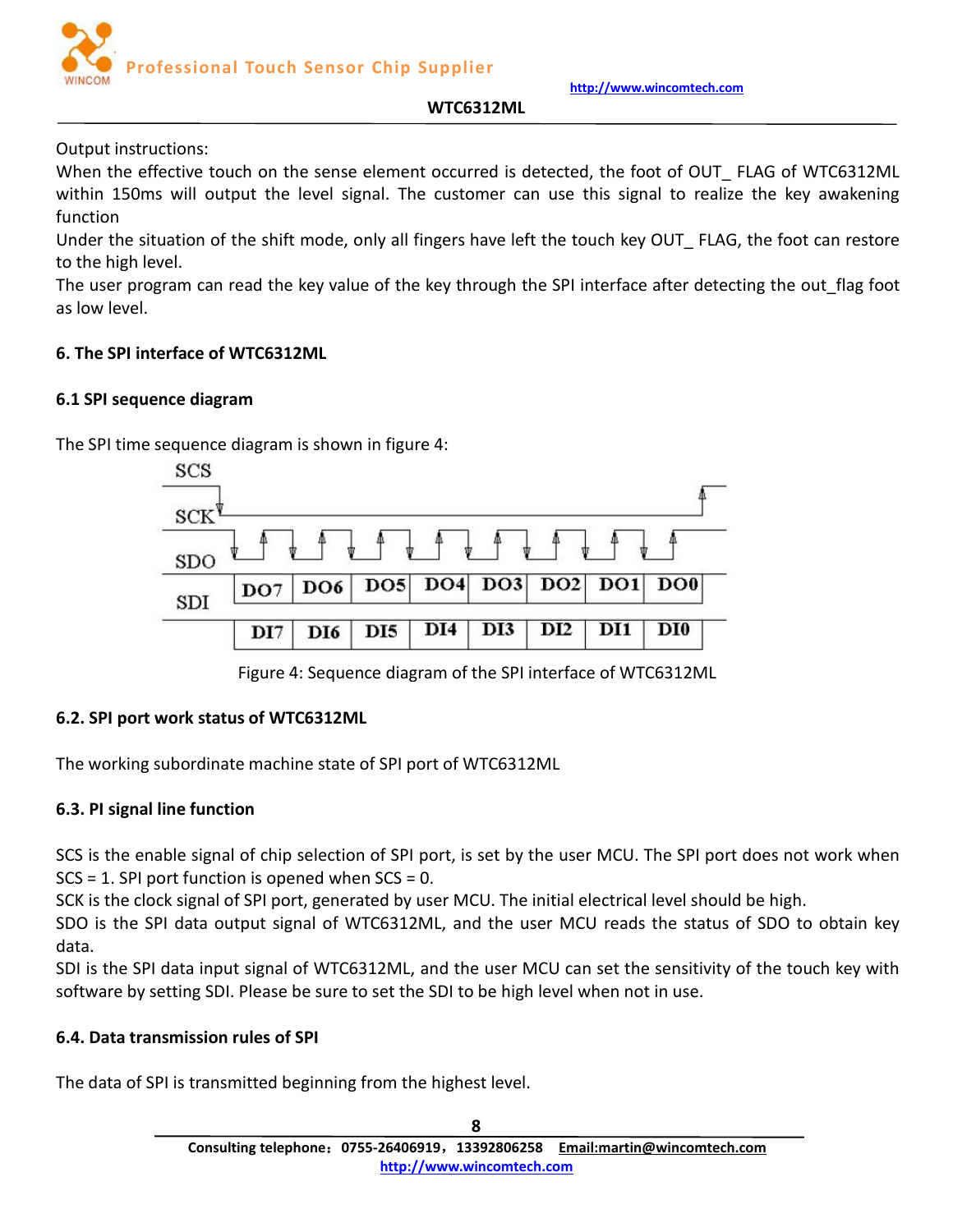

#### **WTC6312ML**

#### <span id="page-8-0"></span>**6.5. SDI signal processing**

If you do not use software to set touch sensitivity through setting SDI, please connect SDIto VCC. If SDI is needed to be used, SDI must be set to be high level before reading the SDO operation. Otherwise, the touch sensitivity may be wrong set to be 0.

#### **7. Notices for using the SPI interface**

#### **7.1. The two read intervals are not less than 4ms**

If the SPI interface of WTC6312ML is continuous read-write, it will cause the instability of the device working. The time of reading and writing twice should be more than 4ms.

#### **7.2. SCS and SDI, SDO are not allowed to be suspended at any time**

If there is no master control MCU of the SPI interface on the touchpad, then the pulling resistance must be added on the SCS and SDI and SD0 of WTC6312ML, to ensure that the chip can steadily operate. SCS and SDI, SD0 cannot be suspended at any time.

#### **7.3. SDI can be fixed to connect VCC**

If the sensitivity of WTC6312ML is not set by using the software, the pulling resistance must be added to SDI Or SDI must directly connect to fix the VCC to set the high.

# **7.4. SCS is not allowed to be fixed grounding**

SCS is not allowed to be fixed grounding

#### **8. WTC6312ML work mode selection**

When the 20th foot (TS foot) of WTC6312ML is connected to GND, the chip enters into the multi-key combination (SHIFT) working mode.

When the 20th foot (TS foot) of WTC6312ML is connected to VCC, the chip enters into the single-key working mode.

# **8.1 The characteristics of the multi-key combination (SHIFT) working mode**

Under the multi-key combination (SHIFT) working mode, if the user presses the multiple keys without release, then multiple keyscan respond in turn. That is, after the user touches any of the keys, if the finger doesn't leave the sense element, and then the user touches the other keys, WTC6312ML will put the switch information of all the corresponding keys that are touched into the key data register of WTC6312ML. The user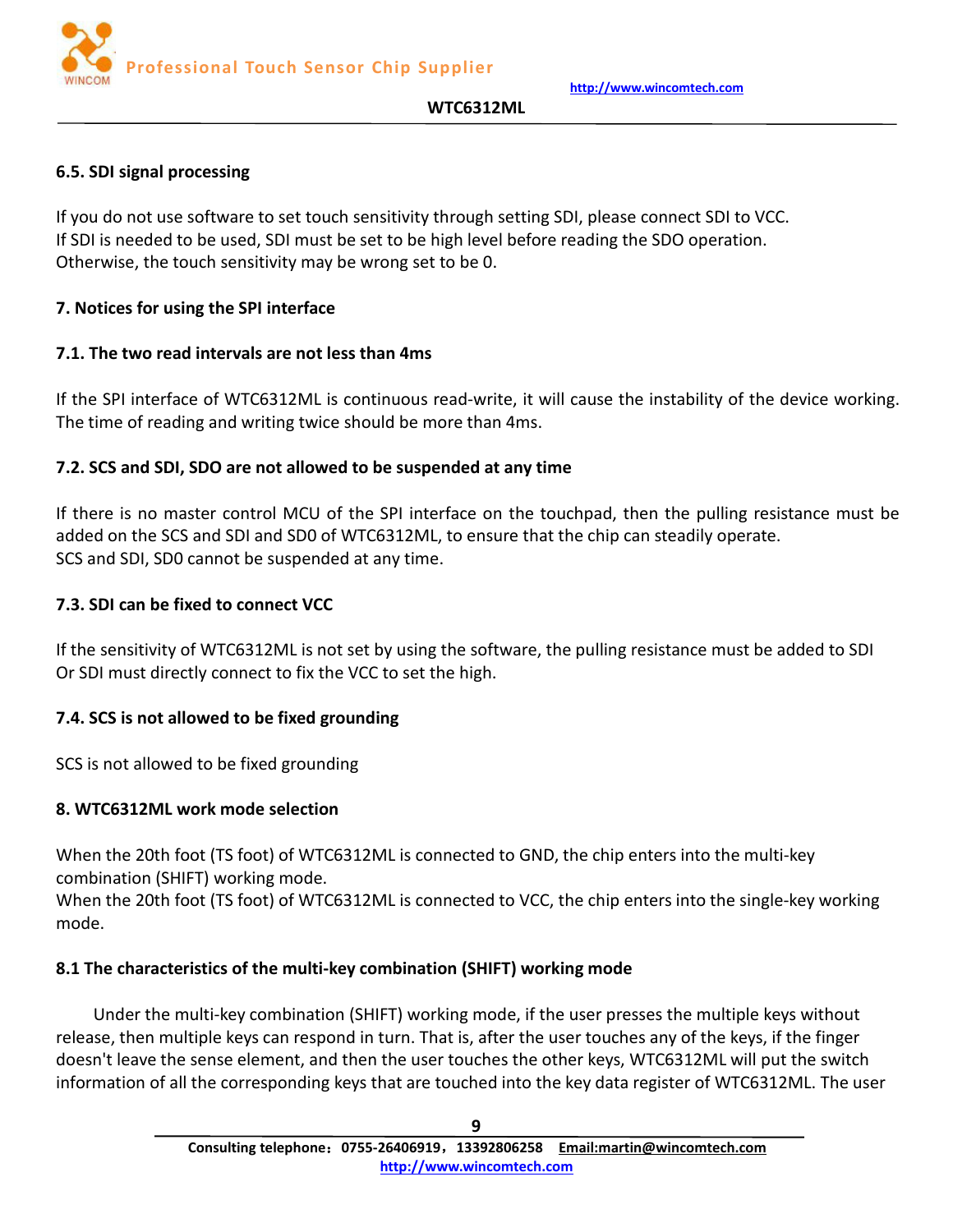

#### **WTC6312ML**

<span id="page-9-0"></span>can read the switch information of all the keys through the SPI interface. The system designer can design various key combination operation functions accordingly.

# **8.2 The characteristics of the single-key working mode**

Under the single-key mode, only one key can be touched at a time. That is after the user touches any key, if the finger does not leave and touches other key, WTC6312ML will not respond. Until the finger leaves the sense element, other keys begin to respond to the touch of the user. The customer can use this mode to implement the function of "only one touch is allowed at a time".

The introduction in Chapter 9 is the multi-key combination (SHIFT) mode of WTC6312ML and the introduction in chapter 10 is the single key mode of WTC6312ML. The user can choose to read according to the own usage requirements, and make thee design according to the corresponding requirements.

# **9. Multi-key combination (SHIFT) mode**

# **9.1The peripheral circuit of the multi-key combination (SHIFT) mode and the matters needing attention**

The peripheral circuit of WTC6312ML is very simple, and only needs a few resistors and capacitors. The key component is capacitor CSEL for adjusting the sensitivity and IK resistance group for measuring the matched impedance of circuit. CSEL should use 10%-precision polyester capacitor, capacitor made of NOP material paster or capacitor made of X7R material paster. 1K resistance group can provide you with the best and most stable measurement effect, and CSEL and matched resistance shall be placed as close as possible to IC at PCB layout.

Figure 5 is the application circuit diagram of WTC6312ML work under the multicity combination of 12 keys (SHIFT) mode



**Consulting telephone**:**0755-26406919**,**13392806258 Email:martin@wincomtech.com http://www.wincomtech.com**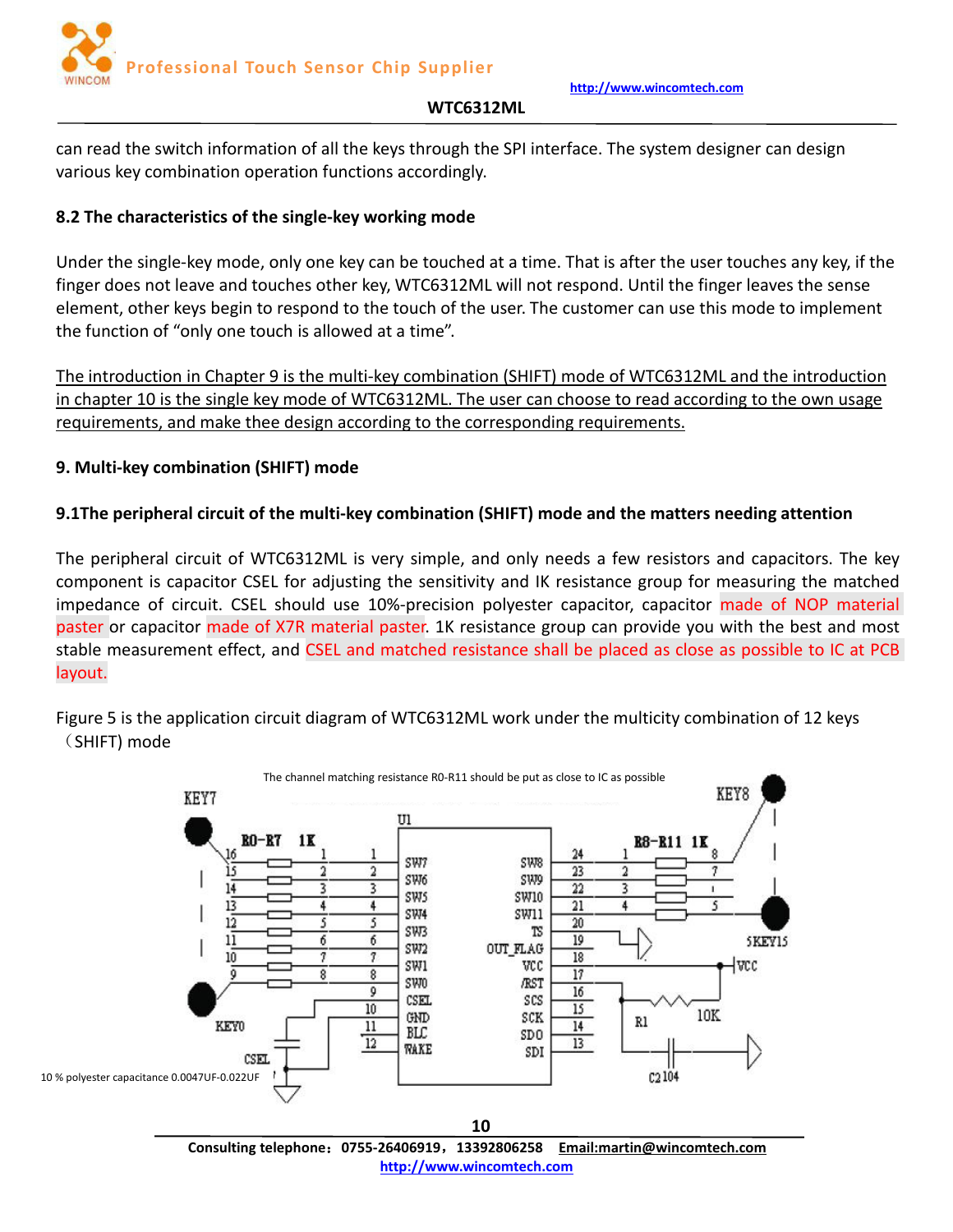

#### **WTC6312ML**

<span id="page-10-0"></span>Figure 5: Application schematic diagram of WTC6312ML under multi-key combination (SHIFT) working mode

#### **9.2 The data format and transport protocol of the multi-key combination (SHIFT) mode**

Under the multi-key combination  $(SHIFT)$  working mode. When the user reads the full 12 touch key information from the SPI interface of WTC6312ML, the user needs read the SPI mouth twice.

After electrifying, the master control MCU reads SPI mouth for the first time, WTC6312ML will send the first frame data, and when reading SPI mouth WTC6312ML for second time, it will send out the second frame data. When reading SPI for the third time, it will get the first frame data, and when reading SPI for the fourth time, it will get the second frame data and 1-2-1-2-1-2 circulation on this.

The program of reading key value must have the function of the judgment of the frame header otherwise it will cause the data frame misaligned

When reading of the SPI mouth each time, please take more than 4ms of interval time.

#### The data format of the first data frame is

| Bit7             | SW5 key state. 1 indicates that SW5 is pressed and 0 indicates that SW5 is not touched or has been flicked |
|------------------|------------------------------------------------------------------------------------------------------------|
| Bit <sub>6</sub> | SW4 key state. 1 indicates that SW4 is pressed and 0 indicates that SW4 is not touched or has been flicked |
| Bit5             | SW3 key state. 1 indicates that SW3 is pressed and 0 indicates that SW3 is not touched or has been flicked |
| Bit4             | SW2 key state. 1 indicates that SW2 is pressed and 0 indicates that SW2 is not touched or has been flicked |
| Bit3             | SW1 key state. 1 indicates that SW1 is pressed and 0 indicates that SW1 is not touched or has been flicked |
| Bit2             | SWO key state. 1 indicates that SWO is pressed and 0 indicates that SWO is not touched or has been flicked |
| Bit1             | The frame number indicates that the fixation is 0                                                          |
| Bit <sub>0</sub> | The frame number indicates that the first frame is 0                                                       |
|                  |                                                                                                            |

#### The data format of the second data frame is

| Bit7             | SW11 key state. 1 indicates that SW11 is pressed and 0 indicates that SW11 is not touched or has been flicked |
|------------------|---------------------------------------------------------------------------------------------------------------|
| Bit <sub>6</sub> | SW10 key state. 1 indicates that SW10 is pressed and 0 indicates that SW10 is not touched or has been flicked |
| Bit5             | SW9 key state. 1 indicates that SW9 is pressed and 0 indicates that SW9 is not touched or has been flicked    |
| Bit4             | SW8 key state. 1 indicates that SW8 is pressed and 0 indicates that SW8 is not touched or has been flicked    |
| Bit3             | SW7 key state. 1 indicates that SW7 is pressed and 0 indicates that SW7 is not touched or has been flicked    |
| Bit2             | SW6 key state. 1 indicates that SW6 is pressed and 0 indicates that SW6 is not touched or has been flicked    |
| Bit1             | The frame number indicates that the fixation is 0                                                             |
| <b>Bit0</b>      | The frame number indicates that the second frame is 1                                                         |

#### **10. Single key work mode**

#### **10.1 The peripheral circuit of the single key work and the matters needing attention**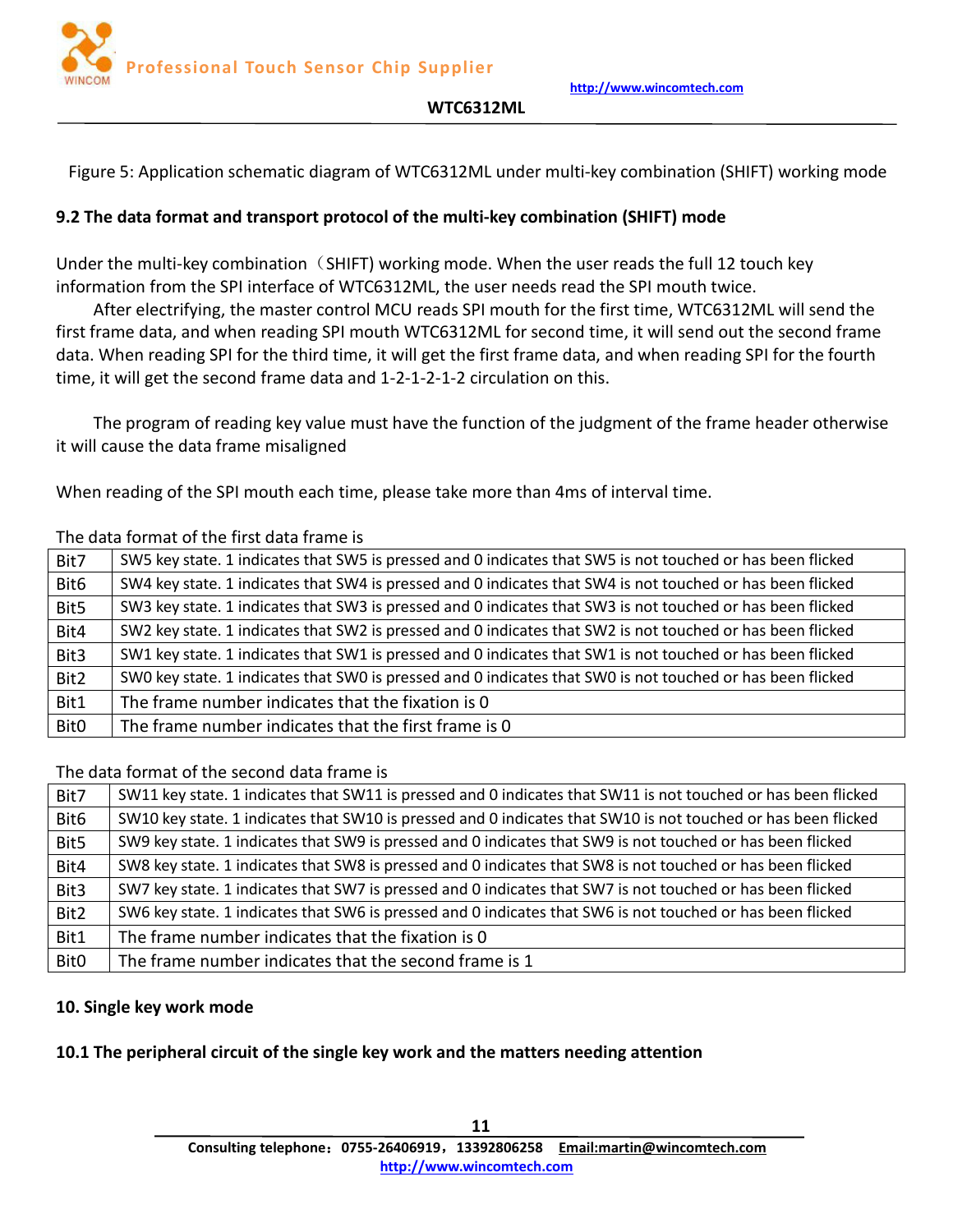

#### **WTC6312ML**

<span id="page-11-0"></span>The peripheral circuit of WTC6312ML is very simple, and only needs a few resistors and capacitors. The key component is capacitor CSEL for adjusting the sensitivity and IK resistance group for measuring the matched impedance of circuit. CSEL should use 10%-precision polyester capacitor, capacitor made of NOP material paster or capacitor made of X7R material paster. 1K resistance group can provide you with the best and most stable measurement effect, and CSEL and matched resistance shall be placed as close as possible to IC at PCB layout.

Figure 6 is the application circuit diagram of WTC6312ML working under the 12 keys single key working mode



Figure 6: Application schematic diagram of WTC6312ML under the single key working mode

# **10.2 The data format of the single key working mode and transport protocol**

The data format of the single bond work mode and transport protocol is relatively simple. The data obtained from the every read of master control MCU to the SPI interface is the key value of the touched key. If the data obtained is 0, it indicates that the sense element connected to the SW0 channel is touched by the user. If the data obtained is 11, it indicates that sense element connected to the SW11 channel is touched by the user, and the rest can be done in the same manner. When you read OFFH, it indicates that there is no key touched or the touched key has been flipped.

# **11. Sensitivity Setting**

# **11.1. The adjustment mode of the sensitivity**

The sensitivity setting of WTC6312ML enables the user to use isolated media of various thicknesses to implement reliable and flexible touch function.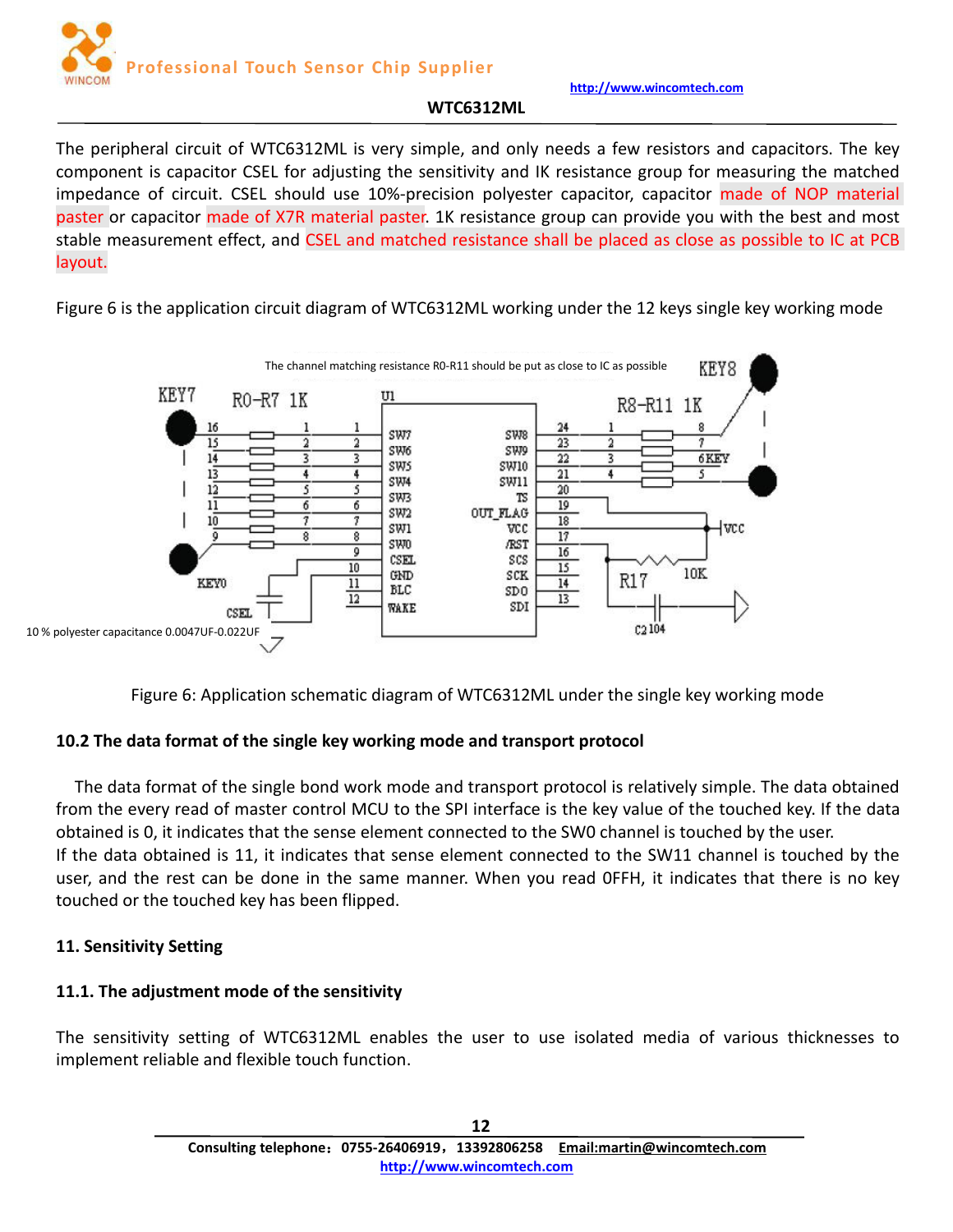

#### **WTC6312ML**

<span id="page-12-1"></span><span id="page-12-0"></span>The sensitivity of WTC6312ML is set by the double setting of soft and hardware. The user can fix the SD to connect the high level, so the software sensitivity adjustment function is not used, and the Csel is just adjusted to realize the sensitivity setting, so that the master control MCU can save a I/0 interface line, but also can reduce the software space of the master MCU.

#### **11.2. Benchmark capacitance CSEL material, range and precision requirements**

The user can select the appropriate capacitance Csel according to the own use case. The larger the separation medium is, the larger the Csel capacity is. It is generally recommended to choose the appropriate capacitance between 0.0047UF and 0.022UF from large to small.

It is recommends that it is best to use the A 5 % precision polyester capacitor with a small temperature coefficient for Csel. 10 percent accuracy of polyester capacitance can also be used. If needing use of patch capacitors, 10% or higher precision NPO materialor X7R capacitance needs to be used.

#### **11.3 The software fine adjustment of the Sensitivity**

After determining the value of Csel, the software sensitivity setting can be used to make the fine adjustment, to ensure that it can achieve good results without having to make the refined adjustment to Csel. After the user MCU sets the sensitivity series through the SPI interface, WTC6312ML uses the new set sensitivity series to perform the work.

#### **11.3.1 The software fine adjustment series of the sensitivity**

WTC6312ML provides level 16 software sensitivity adjustment of 15~0. The higher the level is, the more sensitive the key is. If the data received by WTC6312ML is not within 15~0, then WTC6312ML will consider this data illegal, and will ignore this operation

#### **11.3.2. Factory setting sensitivity initial value of chip**

The factory setting sensitivity initial value of WTC6312ML is 10. The user also does not use the software sensitivity adjustment function and only uses the original factory setting and only makes the Csel adjustment.

#### **11.4 The effect of the size of the sense element on the sensitivity**

Increasing the area of sense element is benefit to improve the penetration ability of touch sensing.

# **12. WTC6312ML Power Supply**

#### **12.1 It is recommended to use DC Voltage Stabilizer for power supply**

WTC6312ML measures small change in capacitance, so it is required that the power ripple and noise should be small and the external strong interference involved from power supply shall be avoided. Particularly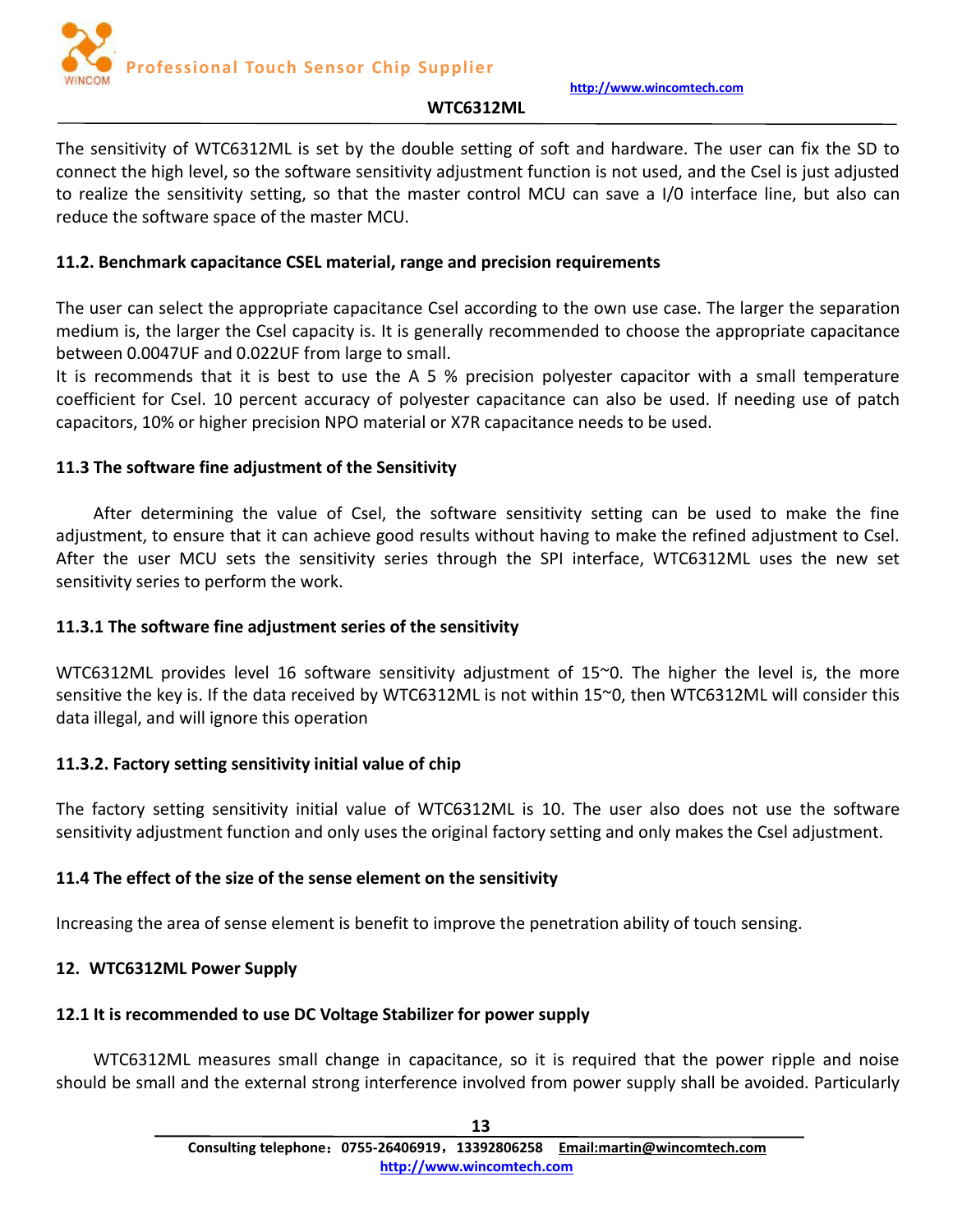

#### **WTC6312ML**

<span id="page-13-0"></span>when it is applied to induction cooker and microwave oven, the external interference and voltage leap must be effectively isolated, and the power supply must have high stability. It is suggested that the voltage stabilizing circuit constituted by 78L05 as shown in the figure 6 should be adopted.



Figure 7: Voltage regulator circuit

# **12.2. Placement of Voltage Stabilizer Component**

At PCB LAYOUT, such 78L05 power component must be close to WTC6312ML Vcc pin. 78L05 peripheral components and WTC6312ML must be placed on the same circuit board centrally, to put an end to the noises caused by overlong power connection line.

#### **12.3. Grounding**

The common ground of the components as shown in the figure shall be separately connected into an independent group and then it shall be connected to the common ground of the whole machine from one point of it.(Use one point of star shape to connect the ground)

#### **12.4 Valuing of the capacitor C2**

The C2 capacity affects the discharge time after power failure. Too large capacity requires a longer reset time. In the figure, it is the e recommended value, and the different applications can be flexibly adjusted.

# **12.5. Precautions for High Noise Condition**

In case of application in a high-noise environment, up and down overlapped placement shall be avoided between high-voltage (220V), high-current, and high-frequency-operation main board and the touch circuit board. If such overlapped placement is unavoidable, try to keep far achannel from high-voltage, high-current components area or add shield on the main board.

#### **13. The work, dormancy and awakening of WTC6312ML**

After WTC6312ML is electrified, within 200ms, it enters into the normal working mode.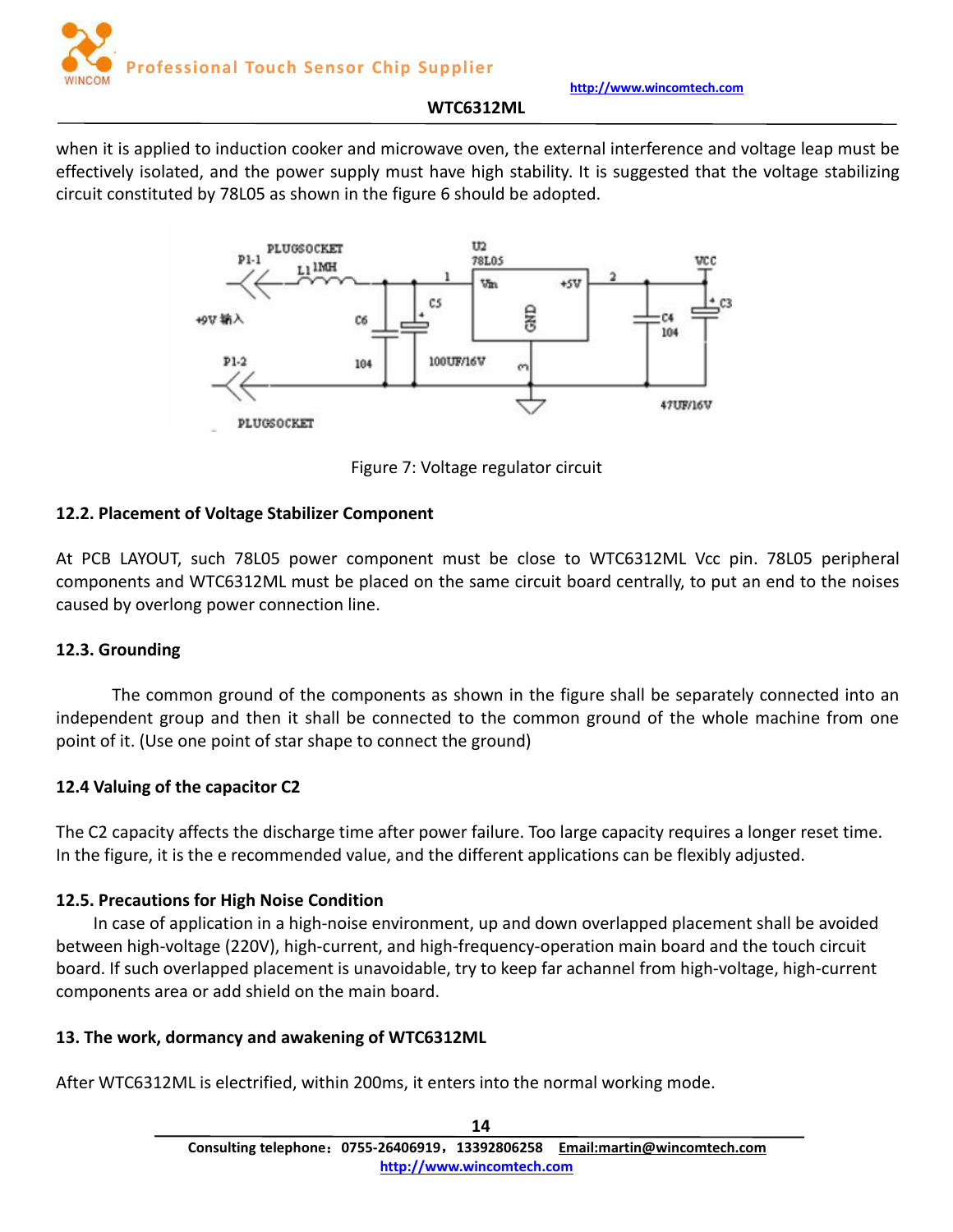**http://www.wincomtech.com**



#### <span id="page-14-0"></span>**13.1 The dormancy of WTC6312ML**

WTC6312ML has low power consumption mode. After the operation key is finished, it enters into hibernation mode at the set time, and when it is 3V, after the chip is dormant, the typical value of static current is less than 8uA.

#### **13.2 The awakening of WTC6312ML**

WTC6312ML has two awakening types coexisted

#### **13.2.1. Mechanical awakening**

Under the sleep mode, the mechanical key S1 is pressed, the chip is awakened and enters the working state

#### **13.2.2. The awakening of the touch key**

Under the sleep mode, touching any one or several keys, the chip is awakened, and enters the working mode

#### **13.3. Power Filter**

 $\mathbf{y} = \mathbf{y} \mathbf{y}$ 

When typesetting in PCB, it is recommended to reserve the inductor L1 (1MH) welding disc, but the general and the non-special applications do not need this inductance. The users can also cancel it.

When inputting 78L05 power supply, it needs to pay attention to ripple size. Please don't make the trough of ripple wave lower than DC 9V.

# **13.4. Use of +5V Power Supply of the Host**

If the user directly uses 5V power supply of the main engine, it needs adding the power supply filter circuit in the front of the power supply of the modules or sensing power chips as shown in the figure. The requirement for PCB layout is the same as the above circuit



The analog and digital powers of circuit shall be connected separately to the ground in Y-connection method.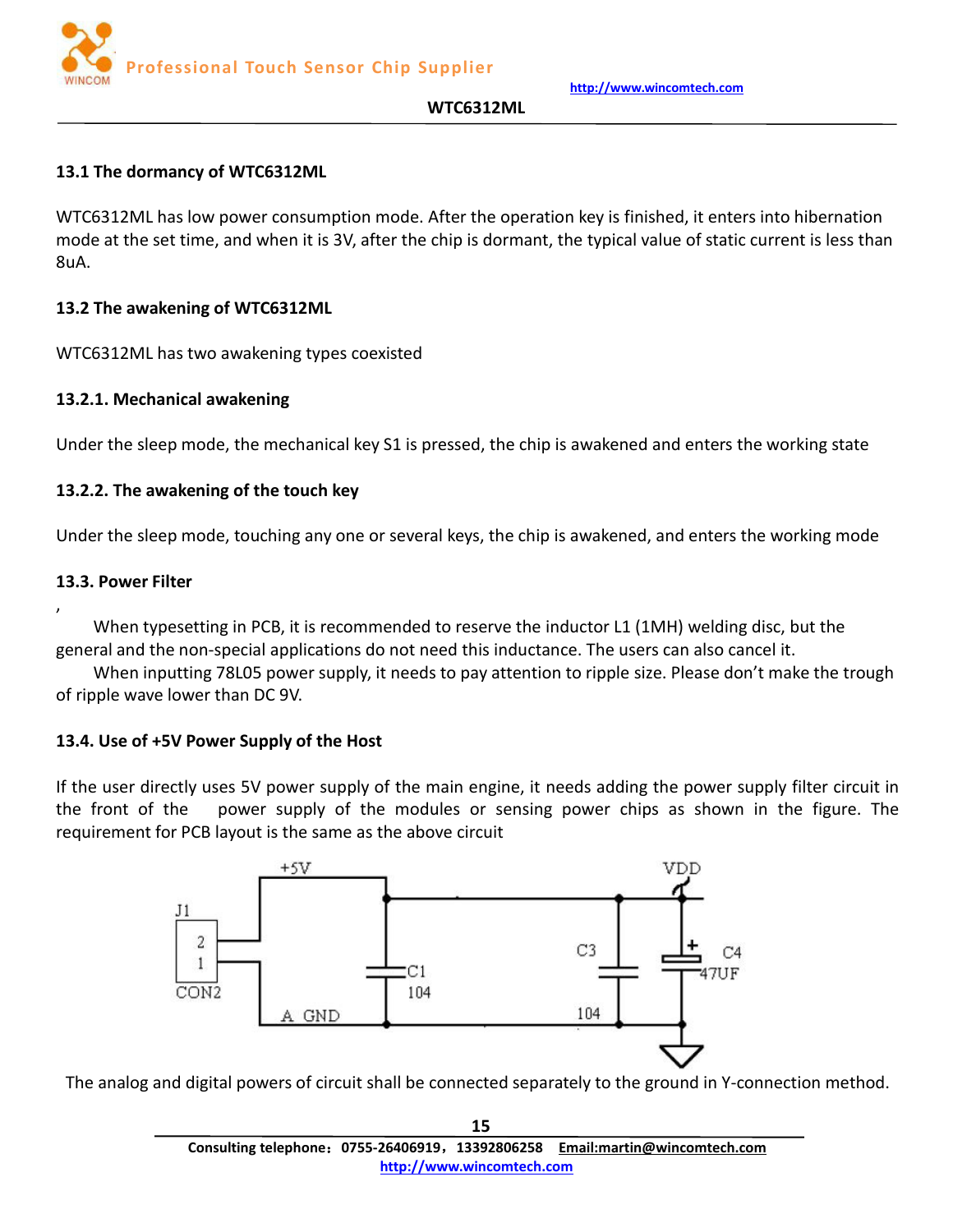

#### **WTC6312ML**

<span id="page-15-0"></span>The capacitors shall be arranged in the sequence indicated in the schematic diagram and shall not be arranged arbitrarily.

Figure 8: Power Filter Circuit

# **Precautions:**

The above circuit should connect the 104 capacitors and electrolytic capacitors of the filter circuit according to the order in the chart, and 104 capacitors should be in front of the electrolytic capacitance that can better suppresses the high frequency noise.

# **14. WTC6312ML used capacitive sensors (sense element)**

# **14.1.The material and shape of the capacitive sensors**

The capacitive sensors can be any type of conductor, but certain flat surface should be ensured. It is recommended to use a round metal sheet or other conductor with a diameter greater than 12mm. The commonly used sense elements are copper foil, spring, thin film line and ITO glass, etc. on the PCB plate



The key sense element can be solid or hollow rectangle, circle or polygon.

Figure 8: PCB Copper Foil sense element

# **14.2. The area of the sense element**

The area of each sense element should be kept as same as possible to ensure the same sensitivity.

# **14.3. The bonding between the sensor plate and the panel**

The capacitive sensor should be glued to glass and other insulating panels, or the elastic bonding is used for it

The common elastic connection methods are: Use the sense element with spring Use cylindrical conductive rubber to conduct elastic connection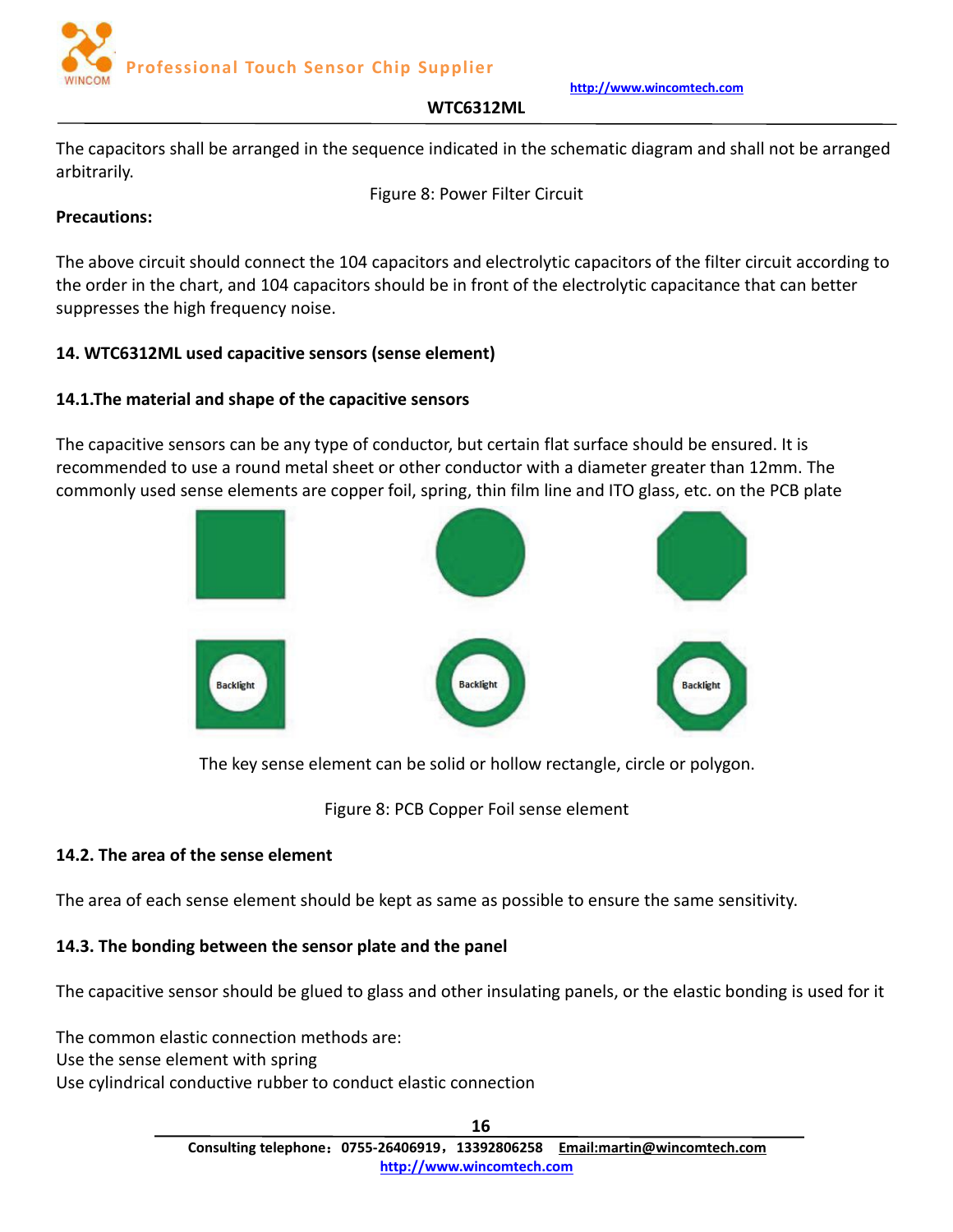**http://www.wincomtech.com**

#### **WTC6312ML**

<span id="page-16-0"></span>Paste the sense element onto the panel with imported super double-sided glue, and the double-sided glue layer cannot be too thick.



Figure 10: Spring sense element

#### **14.4. Eliminate the bonding gap**

The bonding face of the sense element and the insulation panel must be flat, ensuring that there is bonding fit and no clearance between them.

#### **15. Processing of Vacant Sensor Channel**

WTC6312ML at least must use four touch keys, to ensure the steady operation of the chip. When it applies to the situation of less than 12 keys, SW11~SW0 will have the empty unused sensor input channel. The empty input channel only needs a simple suspending in midair, and the empty input channel cannot be added any pull-up or pull-down resistance.

If the user must use four or less sensitive keys, please be sure to contact us for the corresponding technical support.

#### **16. Package Dimension Drawing of WTC6312ML**

| <b>CONTRACTOR</b> | Dimensions in mil  |                          |               |  |
|-------------------|--------------------|--------------------------|---------------|--|
| Symbol            | Min.               | Nom.                     | Max.          |  |
| Α                 | 228                | $\cdots$                 | 244           |  |
| в                 | 150                | $\overline{\phantom{a}}$ | 157           |  |
| c                 | 8                  | $\cdots$                 | 12            |  |
| C.                | 335                | $\cdots$                 | 346           |  |
| D                 | 54                 |                          | 60            |  |
| E                 | $\frac{1}{2}$      | 25                       | $\frac{1}{2}$ |  |
| F                 | $\overline{4}$     | $\cdots$                 | 10            |  |
| ${\mathbb G}$     | 22                 |                          | 28            |  |
| H                 | $\overline{7}$     | $\frac{1}{2}$            | 10            |  |
| $\alpha$          | $\mathbb{O}^\circ$ | $\frac{1}{2}$            | $8^\circ$     |  |